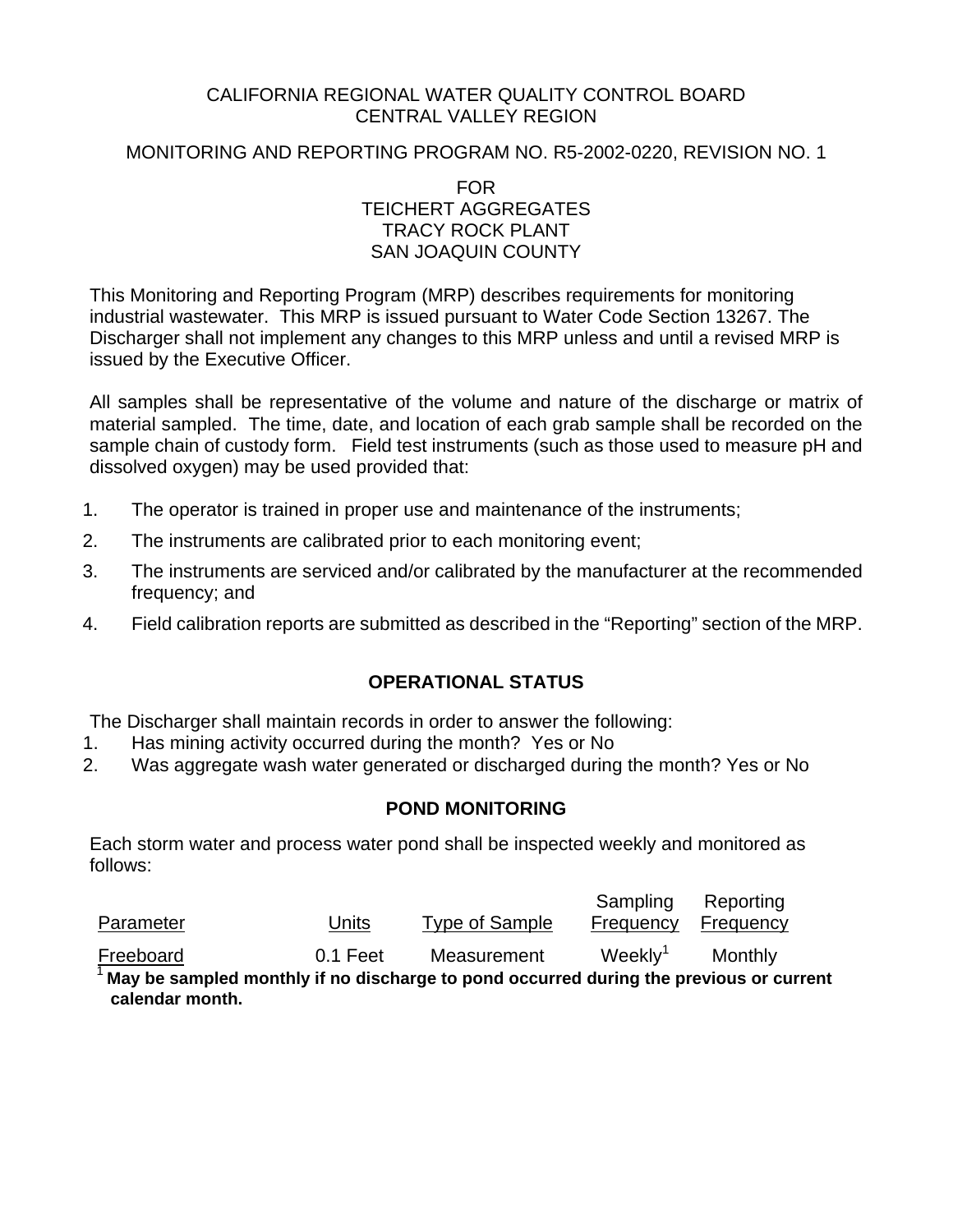### **EFFLUENT MONITORING**

Wastewater effluent samples shall be collected at the inlet to the first settling pond. Grab samples are considered adequately composited to represent the effluent. Monitoring for individual parameters is required based on the site activities. If no discharge has occurred during the current calendar month no sampling is required. Sample locations shall be established as necessary to determine effluent quality at all potential source areas. At a minimum, the Discharger shall monitor the effluent wastewater as follows:

| Constituent/Parameter                                           | Units | Type of<br>Sample | Sampling<br><b>Frequency</b> | Reporting<br><b>Frequency</b> |
|-----------------------------------------------------------------|-------|-------------------|------------------------------|-------------------------------|
|                                                                 |       | Meter             |                              |                               |
| <b>Flow</b>                                                     | gpd   | Observation       | Daily                        | Monthly                       |
| <b>PH</b>                                                       | Std.  | Grab              | Monthly                      | Monthly                       |
| Total Dissolved Solids <sup>1</sup>                             | mg/l  | Grab              | Monthly                      | Monthly                       |
| <b>Total Petroleum Hydrocarbons</b><br>2.3                      | mg/l  | Grab              | Monthly                      | Monthly                       |
| Hexavalent Chromium <sup>1</sup>                                | mg/l  | Grab              | Quarterly                    | Quarterly                     |
| Total Mercury <sup>1</sup>                                      | mg/l  | Grab              | Quarterly                    | Quarterly                     |
| Standard Minerals <sup>1,4</sup>                                | mg/l  | Grab              | Quarterly                    | Quarterly                     |
| Monitoring only required when a concrete plant is in operation. |       |                   |                              |                               |

2<br>Monitoring only required when an asphalt plant in operation.<br>3<br>And the Latter of the Latter of the Latter of the Latter of the Latter of the Latter of the Latter of the Latter of the Latter of the Latter of the Latter of

 $T$ PH shall be performed by EPA Method 8015-m for diesel range hydrocarbons.

4 Standard Minerals shall include, at a minimum, the following: Barium, Calcium, Magnesium, Sodium, Potassium, Nitrate, Sulfate, Total Alkalinity (including alkalinity series), and Hardness.

#### **REPORTING**

In reporting monitoring data, the Discharger shall arrange the data in tabular form so that the date, sample type (e.g., effluent, pond, etc.), and reported analytical result for each sample are readily discernible. The data shall be summarized in such a manner to clearly illustrate compliance with waste discharge requirements and spatial or temporal trends, as applicable. The results of any monitoring done more frequently than required at the locations specified in the Monitoring and Reporting Program shall be reported in the next scheduled monitoring report.

## **A. Monthly Monitoring Reports**

Monthly reports shall be submitted to the Regional Board on the **1st day of the second month following sampling** (i.e. the January Report is due by 1 March). At a minimum, the reports shall include:

- 1. Results of operational status, pond and effluent monitoring.
- 2. A comparison of monitoring data to the discharge specifications and an explanation of any violation of those requirements. Data shall be presented in tabular format.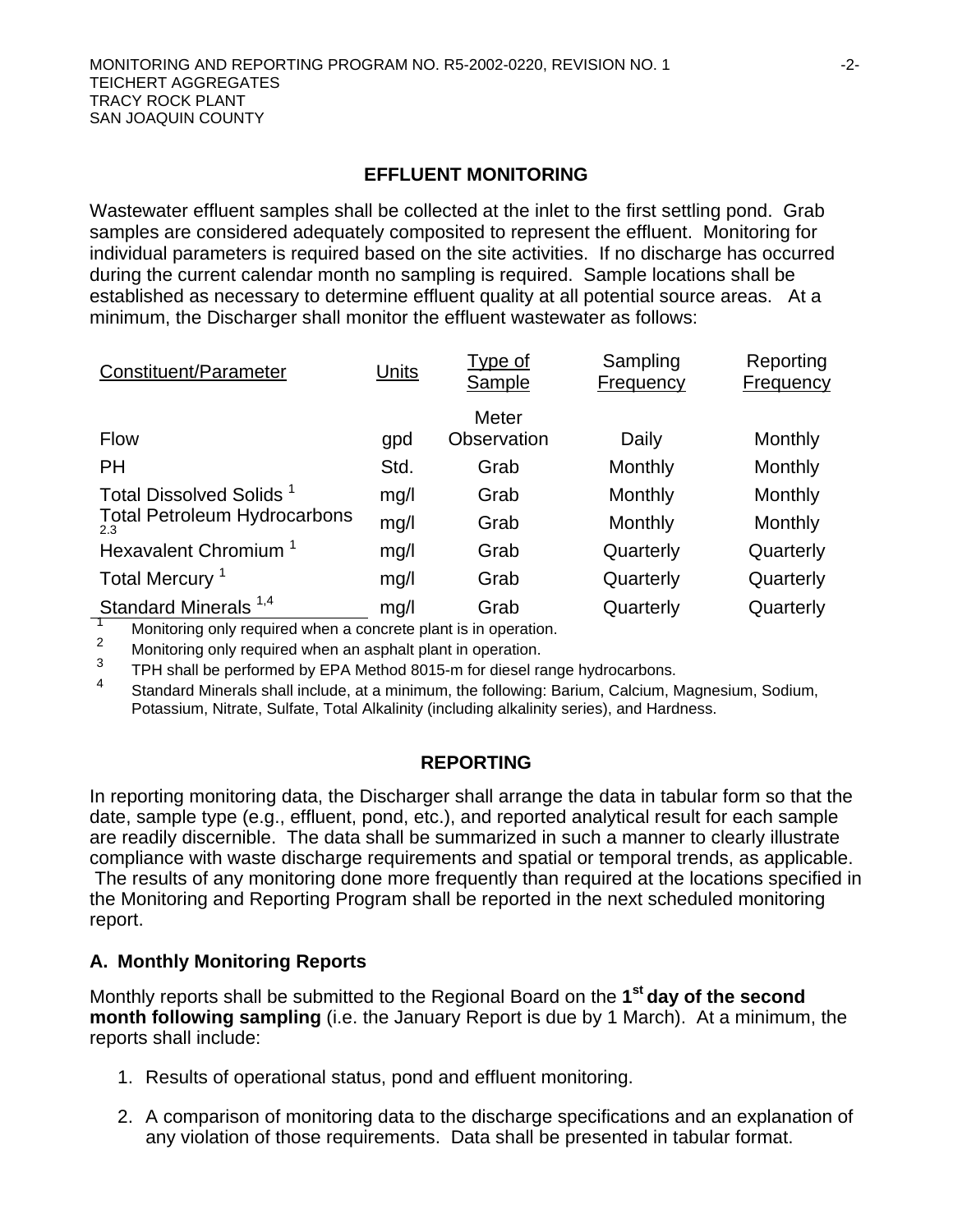- 3. If requested by staff, copies of laboratory analytical report(s).
- 4. A discussion of all sludge removed from the process water ponds, septage or other solid waste disposal.
- 5. A calibration log verifying calibration of all monitoring instruments and devices used to comply with the prescribed monitoring program.

## **B. Annual Monitoring Reports**

An Annual Report shall be prepared as the December monthly monitoring report. The Annual Report shall include all monitoring data required in the monthly schedule. The Annual Report shall be submitted to the Regional Board by **1 February** each year. In addition to the data normally presented, the Annual Report shall include the following:

- 1. If requested by staff, tabular and graphical summaries of all data collected during the year;
- 2. An evaluation of the performance of the wastewater treatment system, as well as a forecast of the flows anticipated in the next year;
- 3. A discussion of compliance and the corrective actions taken, as well as any planned or proposed actions needed to bring the discharge into full compliance with the waste discharge requirements;
- 4. A discussion of any data gaps and potential deficiencies/redundancies in the monitoring system or reporting program;
- 5. A Water Balance and Capacity Calculation Report that demonstrates adequate storage and disposal capacity to ensure full compliance with the WDRs. The water balance shall evaluate the settling pond area's ability to provide sufficient capacity on a monthly basis, and shall consider evaporation, direct precipitation, storm water runoff contribution, percolation, and estimated rate of sedimentation. Rainfall amounts shall be based on the total annual precipitation based on a return period of 100 years, distributed monthly in accordance with historical rainfall patterns. Note that the established maximum daily percolation rate cannot exceed ten percent of the minimum saturated hydraulic conductivity and the evaporation rate cannot exceed 80 percent of the established pan evaporation rate for the area. For the purpose of this analysis, "full compliance" means maintaining two feet of freeboard in all ponds.

A transmittal letter shall accompany each self-monitoring report. The letter shall discuss any violations during the reporting period and all actions taken or planned for correcting violations, such as operation or facility modifications. If the Discharger has previously submitted a report describing corrective actions and/or a time schedule for implementing the corrective actions, reference to the previous correspondence will be satisfactory.

 The transmittal letter shall contain a statement by the Discharger or the Discharger's authorized agent, under penalty of perjury, that to the best of the signer's knowledge the